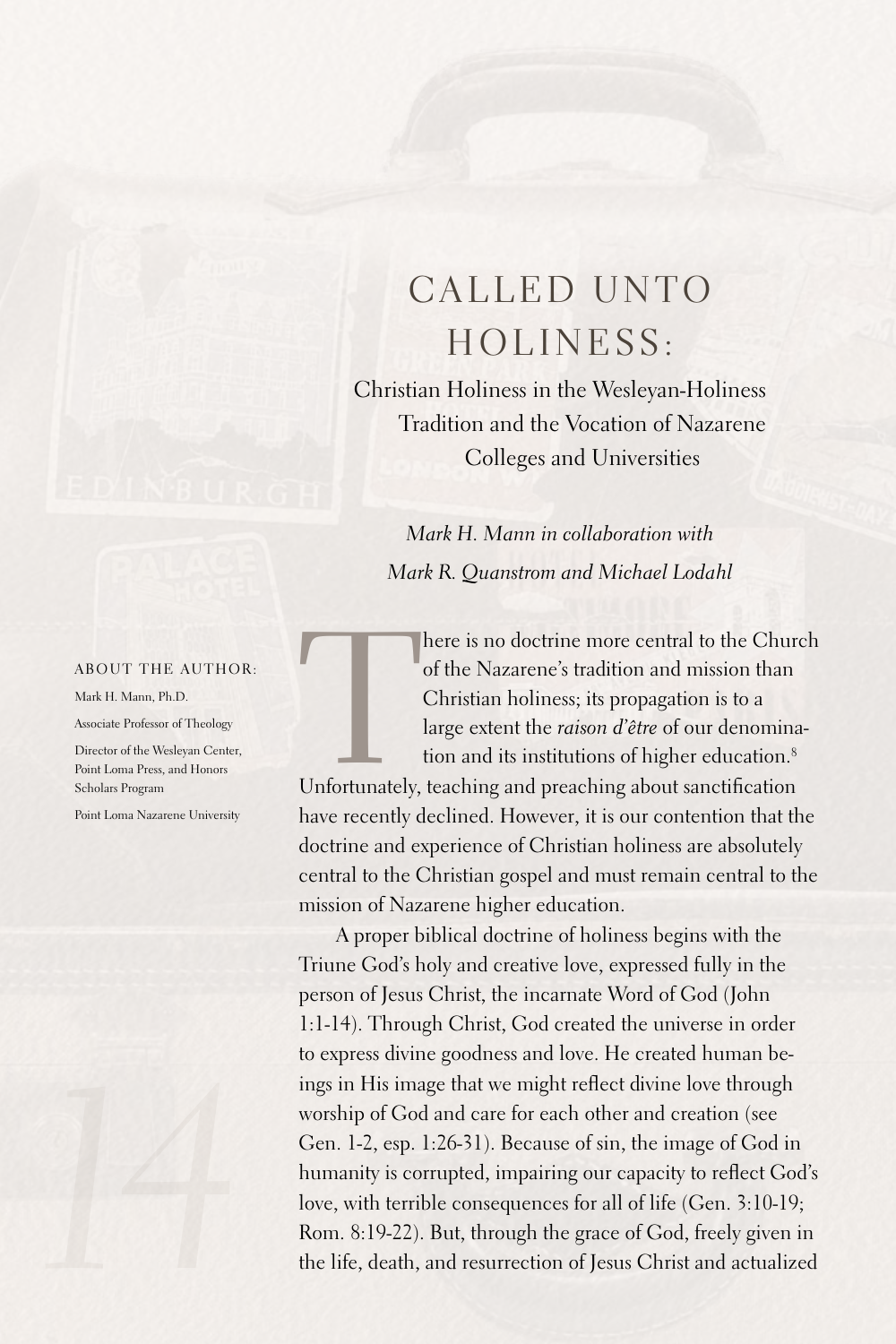through the power of the Holy Spirit, we are reconciled to God, the image of God is restored, and our ability to reflect God's love is appropriately renewed (2 Cor. 5:16-20).

As John Wesley recognized, this restoration, or "new creation," comes with some significant complications (see Wesley's sermon "Christian Perfection"). Although redeemed by grace and empowered for Christ-likeness, we remain finite creatures embed-



ded in and profoundly affected by interpersonal relationships, communities, and both social and natural systems; yet we are subject to sin's corruption. This reality defines the great multidimensional challenge and vocation of the Christian and the Church. That is, we are called to be instruments of God's reconciling and sanctifying grace, overcoming sin wherever it might be found.And, as an extension of the Church, Nazarene colleges and universities have a special role to play in this ministry of reconciliation.

The holiness tradition has often spoken of the fulfillment of this ministry in the way that Jesus did: We are to love God with our whole heart, soul, mind, and strength and love our neighbors as ourselves (Matt. 22:36-40; Mark 12:28-34). In these terms, the special role of Nazarene higher education in fulfilling the ministry of reconciliation becomes clear: *Nazarene colleges and universities exist chiefly to form Christians and a Church that will more perfectly love God and neighbor, including all of creation* (Rom. 8:21-23). Every aspect of the Christian university should ultimately serve this aim!

We affirm that all truth is God's; that God has endowed us with minds to inquire and reason critically; and that there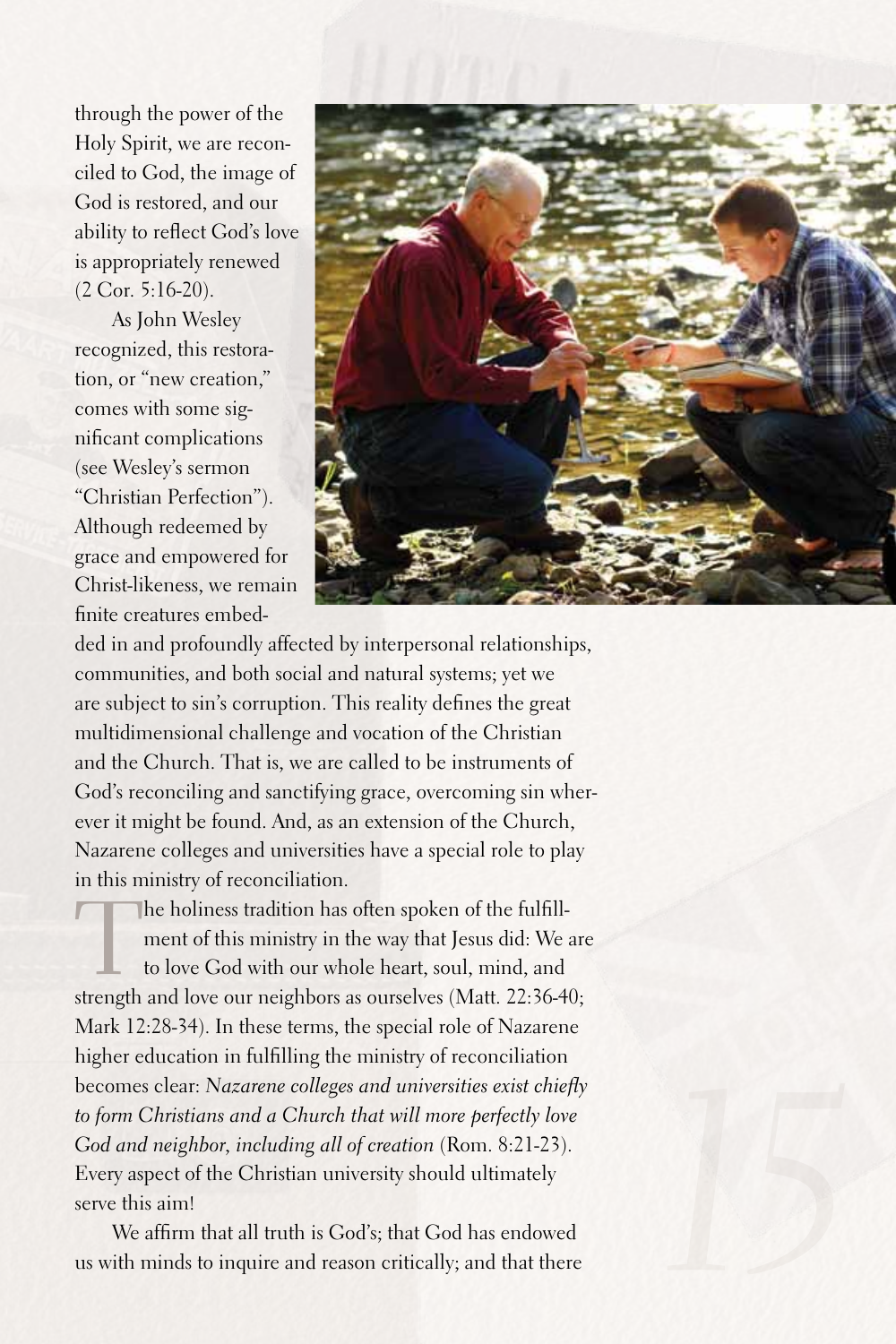is no topic, idea, or question that cannot be addressed within the community of Christian faith, and especially within a Christian college or university. Indeed, Christ calls us to



love God with our *whole minds* and therefore undertake the most open and wide-ranging educational inquiry imaginable, trusting that the Holy Spirit will guide us into all truth (John 16:13). What we

advocate are not institutions of higher learning that restrict edu-

cational opportunities because of their holiness mission, but instead institutions that *pursue an appropriate ordering of their activities around their core mission.* That is, we do not understand the *telos* of education to be learning itself nor the formation of persons who will make more money, achieve greater professional success, or be more effective servants to society in some vague, ultimately vacuous, sense. Rather, we wish our students to study scripture and theology that they might understand the vibrancy of their spiritual heritage and better hear the Word of God spoken through scripture and tradition; to study the natural sciences that they might find a deeper appreciation for the wonder and richness of creation; to study the social sciences that they might have a better understanding of the complexity and contingency of the social world we inhabit and the extent to which it has been corrupted by sin; to study the humanities that they might develop a deeper appreciation for the human experience of both sin and grace and develop the ability to think critically and communicate effectively; to study the arts that they might find their imaginations inspired and discover means for lifting the human spirit